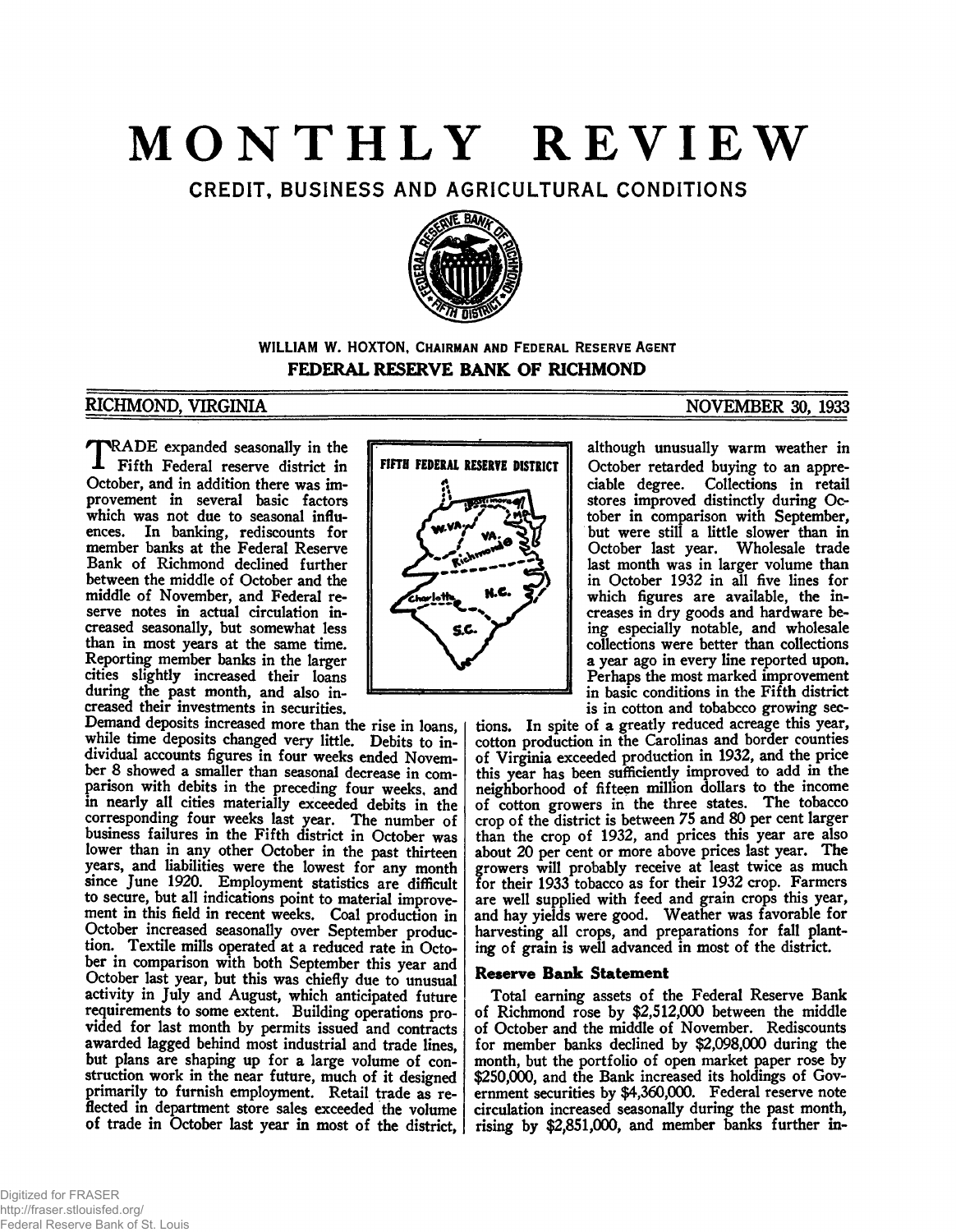|                                                                                     |                              | 000 omitted                  |                             |
|-------------------------------------------------------------------------------------|------------------------------|------------------------------|-----------------------------|
| <b>ITEMS</b>                                                                        | Nov. 15<br>1933              | Oct. 15<br>1933              | Nov. 15<br>1932             |
| Rediscounts held<br>Open market paper<br>Government securities                      | 6,818<br>\$<br>492<br>78.563 | 8.916<br>\$<br>242<br>74,203 | \$18,310<br>1,945<br>47,133 |
| Total earning assets<br>Circulation of Fed. Res. notes<br>Members' reserve deposits | 85,873<br>149.697<br>80,536  | 83.361<br>146.846<br>70,856  | 67,388<br>100,889<br>49,006 |
| Cash reserves<br>*****************************<br>Reserve ratio                     | 166.601<br>69.55             | 154.158<br>67.03             | 96.794<br>62.20             |

creased their reserve balances at the reserve bank, raising them by \$9,680,000 between October 15 and November 15. Member bank reserves are far in excess of legal requirements. The several changes mentioned in the statement with others of less importance, raised the cash reserves of the Federal Reserve Bank of Richmond by \$12,443,000 between the middle of October and the middle of November, and increased the ratio of reserves to note and deposit liabilities combined by 2.52 points.

In comparison with condition figures reported on November 15, 1932, the corresponding figures for November 15, 1933, show material changes in nearly all items. Total earning assets of the Richmond reserve bank rose by \$18,485,000 during the year, due entirely to an increase of \$31,430,000 in holdings of Government securities which more than offset decreases of \$11,492,000 in rediscounts for member banks and \$1,- 453.000 in the portfolio of open market paper. Federal reserve note circulation at the middle of November this year exceeded the circulation a year earlier by \$48,808,000. Member bank reserve deposits rose by \$31,530,000 during the past year, due to excess reserves now being carried by member banks at the reserve bank. The several changes in the statement resulted in an increase in total cash reserves amounting to \$69,- 807.000 between November 15, 1932, and November 15, 1933, and caused a rise of 7.35 points in the ratio of note and deposit liabilities combined.

|  | <b>Member Bank Statement</b> |
|--|------------------------------|
|  |                              |

|                                                      | 000 omitted         |                     |                     |  |
|------------------------------------------------------|---------------------|---------------------|---------------------|--|
| <b>ITEMS</b>                                         | Nov. 15             | Oct. 11             | Nov. 16             |  |
|                                                      | 1933                | 1933                | 1932                |  |
| Loans on stocks and bonds<br>(including Governments) | \$59.835<br>118,065 | \$61.456<br>114.287 | \$62,042<br>121,182 |  |
| Total loans and discounts                            | 177.900             | 175.743             | 183,224             |  |
| Investments in securities                            | 161.227             | 159.681             | 131.786             |  |
| Reserve bal. with F. R. Bank                         | 29,777              | 29.991              | 17,502              |  |
|                                                      | 9.832               | 10.022              | 8.271               |  |
|                                                      | 191,624             | 187,584             | 162.447             |  |
|                                                      | 129.026             | 129,449             | 134,858             |  |
| Borrowed from F. R. Bank                             | 246                 | 124                 | 495                 |  |

The accompanying table shows totals of the principal items of condition reported by twenty-eight member banks in ten leading cities of the Fifth Federal reserve district as of three dates, November 15 and October 11, this year, and November 16, last year, thus affording opportunity for comparison of the latest available figures with those a month and a year earlier. It should be understood that the figures in the table are not necessarily the highest or lowest figures that occurred during the periods under review.

The twenty-eight reporting member banks increased their loans by \$2,157,000 between October 11 and November 15, both this year, a seasonal rise in "all other loans" amounting to  $$3,778,000$  more than balancing a decline of \$1,621,000 in loans on securities. In banks in the larger centers, borrowing by merchants to discount bills for fall merchandise at this season usually exceeds liquidation of indebtedness by farmers as a result of marketing of agricultural products. Investments in securities, chiefly Government obligations, rose by \$1,546,000 during the past month. The reporting banks slightly reduced their reserve balance at the reserve bank between October 11 and November 15, but the decrease was merely a daily fluctuation due to clearing operations. Cash in vaults declined by \$190,000 last month. Aggregate deposits rose during the period under review, an increase of \$4,040,000 in demand de-| posits more than offsetting a decrease of \$423,000 in time deposits. The decline in time deposits is more than accounted for by transfer of Christmas Savings funds from time to demand deposits after November 1. Two of the twenty-eight reporting banks were borrowing a total of \$246,000 at the Federal Reserve Bank of Richmond on November 15, compared with one bank j which was borrowing \$124,000 on October 11.

I During the year between November 16, 1932, and November 15, 1933, total loans in the reporting member banks decreased \$5,324,000, of which \$2,207,000 was in loans on securities and \$3,117,000 was in all other loans. Investments in securities rose by \$29,-441.000 during the year, and aggregate reserve balance with the reserve bank increased by \$12,275,000, the reserve balance on the 1933 date being much larger than actual requirements. Cash in vaults rose by  $\tilde{\mathfrak{gl}}$ ,-561.000 during the past year. Aggregate deposits in the twenty-eight banks rose by \$23,345,000 between the middle of November last year and this year, a gain in demand deposits amounting to \$29,177,000 offsetting a decline of \$5,832,000 in time deposits. On November 16, 1932, three of the twenty-eight banks were borrowing a total of \$495,000 at the reserve bank, in comparison with two banks which were borrowing a total of \$246,000 on November 15, 1933.

#### **Time and Savings Deposits**

Time deposits in twenty-eight reporting member banks and aggregate deposits in eleven mutual savings banks in Baltimore totaled \$314,431,540 at the end of October 1933, a higher figure than \$313,944,813 reported at the end of September this year, but materially less than \$342,216,553 reported at the end of October 1932.

#### **Debits to Individual Accounts**

The debits to individual, firm and corporation accounts figures shown in the accompanying table for three equal periods of four weeks include all checks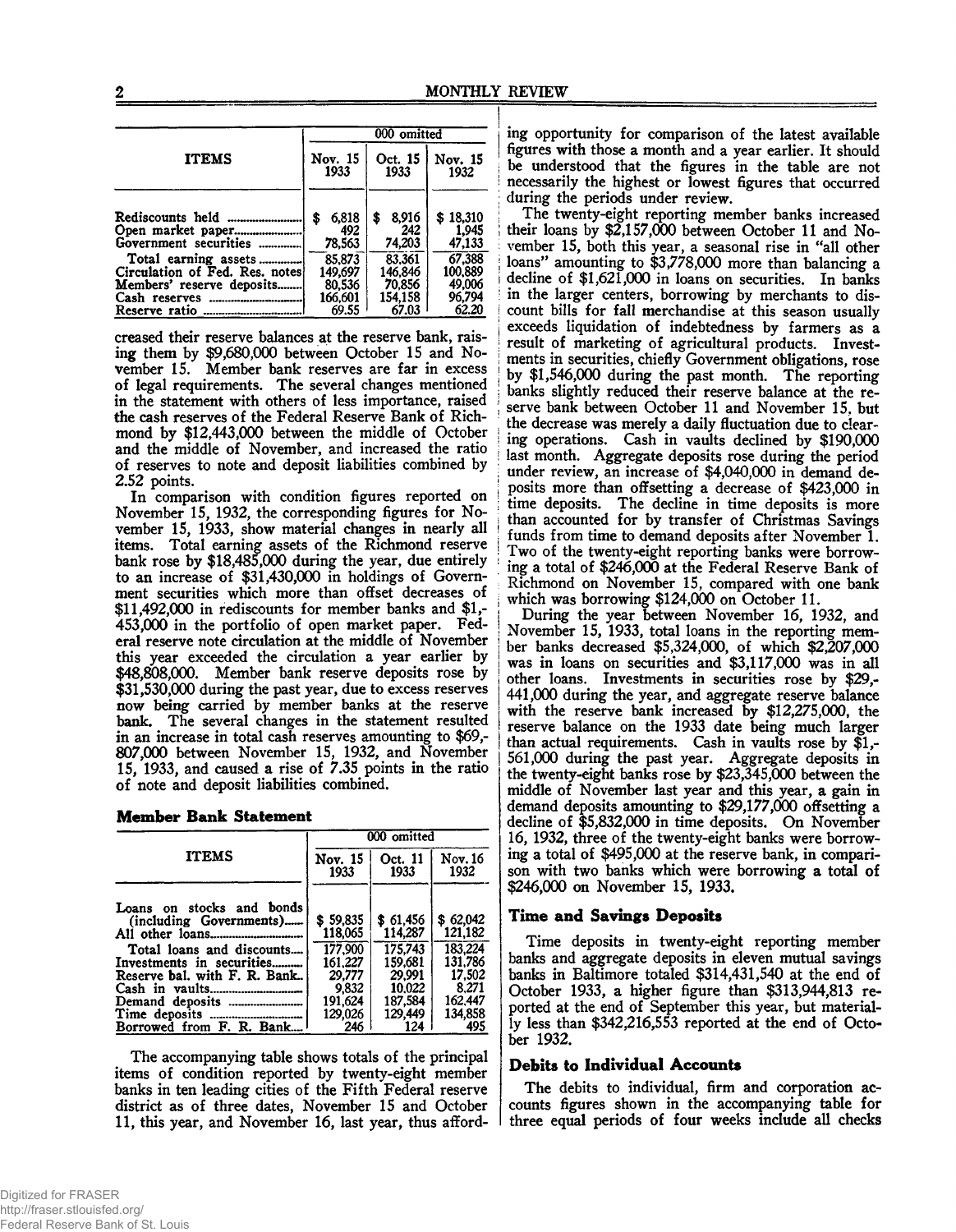|                                                      | 000 omitted                |                                |                             |  |  |
|------------------------------------------------------|----------------------------|--------------------------------|-----------------------------|--|--|
| <b>CITIES</b>                                        |                            | Total debits, four weeks ended |                             |  |  |
|                                                      | Nov. 8,<br>1933            | Oct. 11,<br>1933               | Nov. 9.<br>1932             |  |  |
| Asheville, N. C<br>Baltimore, Md.                    | 7,761<br>S.<br>201,555     | 8,778<br>228,480               | 6,740<br>243,313            |  |  |
| Charleston, S. C<br>Charleston, W. Va                | 10.126<br>30,621           | 11.148<br>25,421               | 9.553<br>25,009             |  |  |
| Charlotte, N. C<br>Columbia, S. C                    | 39,834<br>15,308           | 40,303<br>13.951               | 31,871<br>10,948            |  |  |
| Cumberland, Md<br>Danville, Va.                      | 5.230<br>7.737             | 6,006<br>4,783                 | 4,778<br>5.090              |  |  |
| Durham, N. C<br>Greensboro, N. C<br>Greenville, S. C | 29,614<br>6,376<br>13,213  | 27,213<br>6.265                | 17.820<br>12.203<br>10,983  |  |  |
| Hagerstown, Md<br>Huntington, W. Va                  | 5.101<br>9,101             | 12,415<br>6.128<br>9,327       | 4.942<br>9,054              |  |  |
| Lynchburg, Va<br>Newport News, Va                    | 12,830<br>5,675            | 12,495<br>6,246                | 11,074<br>5,688             |  |  |
| Norfolk, Va.<br>Portsmouth, Va                       | 34.113<br>2.950            | 33,287<br>2.858                | 30,364<br>2.739             |  |  |
| Raleigh, N. C<br>Richmond, Va.                       | 16,136<br>110.666          | 13,939<br>109.141              | 14,617<br>104.905<br>17.652 |  |  |
| Roanoke, Va<br>Washington, D. C<br>Wilmington, N. C  | 17.813<br>151,027<br>7.135 | 17,036<br>160,494<br>6.690     | 164,967<br>6,651            |  |  |
| Winston-Salem, N.C.                                  | 27,142                     | 27,492                         | 21,887                      |  |  |
| Fifth District Totals <sup>1</sup>                   | \$767,064                  | \$789,896                      | \$772,848                   |  |  |

drawn against depositors' accounts in the banks of twenty-three leading trade centers of the Fifth Federal reserve district.

A comparison of the total of \$767,064,000 in debits reported for the four weeks ended November 8, 1933, with the total reported for the preceding four weeks, ended October 11 this year, shows a decrease of \$22,- 832,000, or 2.9 per cent. A decline during the more recent period is seasonal, due to heavy payments of dividends and interest on October 1, but the decrease this year was less than normally occurs. Thirteen of the twenty-three cities reported higher figures for the more recent four weeks, while last year only nine and in 1931 only five of the twenty-three cities reported higher figures in comparison with the figures reported for the preceding periods.

In comparison with figures reported for four weeks last year, ended November *9,* 1932, corresponding figures for the four weeks ended November 8, 1933, show a total decrease of \$5,784,000, or 0.7 per cent, but, as we pointed out last month in the *Review,* this decrease was due entirely to lower figures this year in Baltimore, Greensboro and Washington. In these cities a large percentage of the banks did not open after the March banking holiday, and, as a result of frozen deposits, debits in the three cities have been much lower than debits a year ago. Nineteen of the twenty-three cities reported higher figures for the 1933 period, and if figures for Baltimore, Greensboro and Washington were omitted the remaining twenty cities would show an average increase of 15.8 per cent in debits. Price changes during the past year no doubt account for part of the rise in 1933 debits figures, but much of the improvement is due to an actual increase in the volume of business done in the later period.

## **Business Failures**

In the November issue, the *Dun and Bradstreet Monthly Review* says, "The improvement that has occurred in economic conditions in the United States is clearly demonstrated by the recent record of business failures. In the past few months there has been a very great change for the better in the matter of these insolvencies." There were only 1,206 failures in the United States in October 1933, with aggregate liabilities totaling \$30,581,970, compared with 2,273 insolvencies and liabilities aggregating \$52,869,974 in October 1932, decreases of 47 per cent in number and 42 per cent in liabilities. The number of failures last month was the lowest for any October in the past thirteen years, and last month's liabilities were the lowest for any October since 1925. In the Fifth Federal reserve district, October 1933 insolvencies numbered only 74, and liabilities totaled only \$851,565, compared with 119 failures and liabilities amounting to \$1,933,670 reported for October 1932, decreases of 38 per cent in number of failures and 56 per cent in liabilities for the 1933 month. The district record was better than the National record in total liabilities involved, but was worse than the National record in the number of bankruptcies. The number of failures in the Fifth district in October 1933 was the lowest for any October since 1920, and aggregate liabilities were the lowest for any month since June 1920. Every one of the twelve Federal reserve districts reported fewer failures and lower liabilities for October this year than for October 1932.

#### **Employment**

In most years there is some seasonal increase in unemployment with the coming of cold weather, but this year efforts being made to increase work have more than offset this tendency, with the result that additional workers have been able to find jobs during the past six weeks. Public works projects largely designed to give employment are getting started, and there is some rise in private construction work, chiefly in residential building. Conditions in labor circles are of course still far from satisfactory, but distinct improvement has been made in recent weeks and labor is much better employed than was the case a year ago. People who have not yet secured employment are worse off than they were before prices of nearly all commodities began rising, and therefore all relief agencies will be called upon for more assistance per family during the coming winter, but it is expected that a smaller number of families will require help.

#### **Coal Production**

Bituminous coal production in the United States totaled 29,656,000 net tons in October 1933, a smaller than usual seasonal increase over 29,500,000 tons mined in September this year, and materially less than 32,- 677.000 tons in October 1932. Total production of soft coal during the calendar year to November 11 amounted to 279,107,000 net tons, compared with 254,- 479.000 tons mined during the corresponding period last year. Shipments of coal through Hampton Roads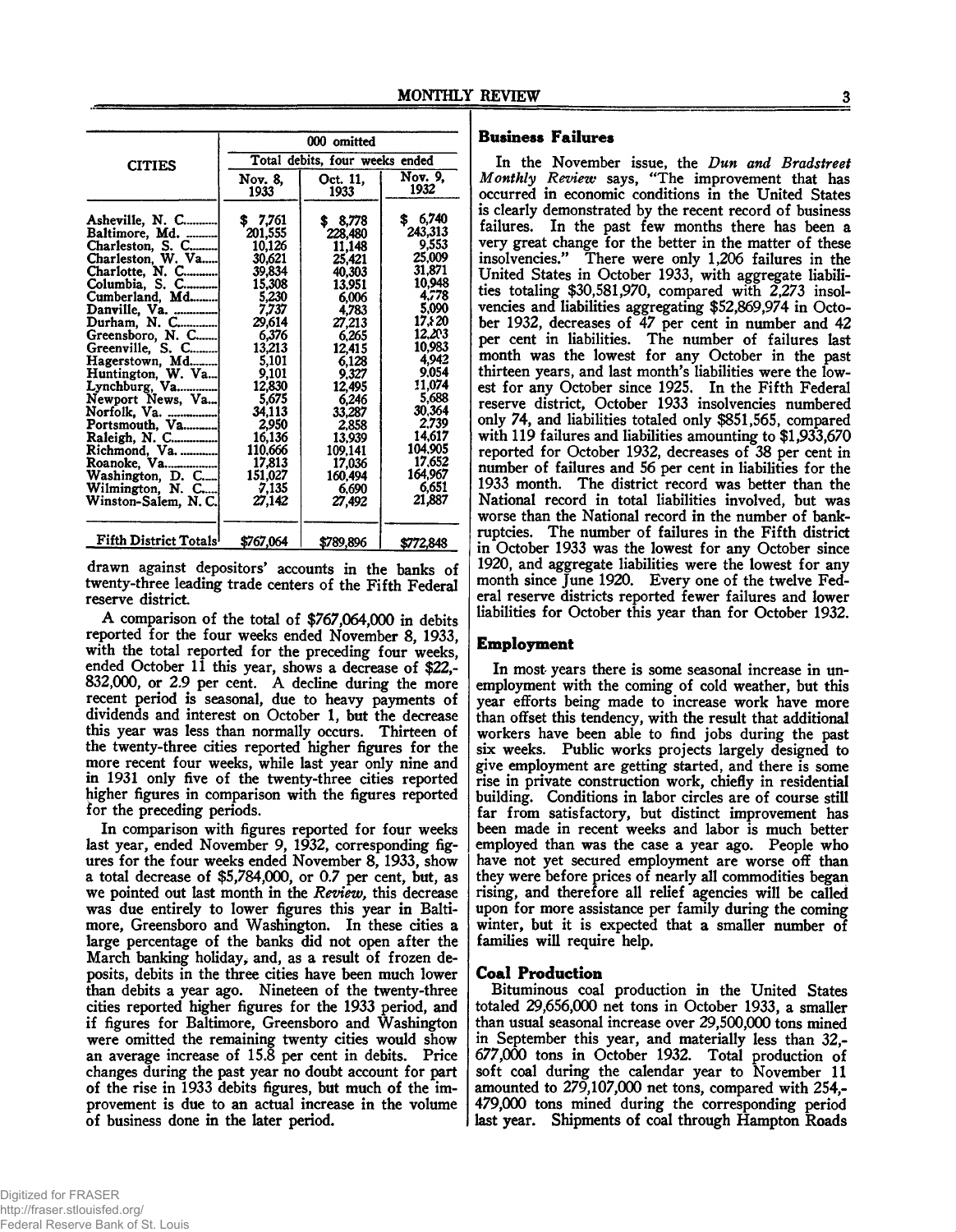ports in 1933 prior to November 11 totaled 14,852,536 tons, compared with 13,865,669 tons shipped through the same ports to the corresponding date in 1932.

In its October 21 report, the Bureau of Mines, Department of Commerce, gave bituminous coal production figures for the month of September. The report credited West Virginia with 9,465,000 net tons, while Pennsylvania, the second ranking state, mined 8,690,000 tons. In its November 4 report, the Bureau of Mines stated that stocks of bituminous coal rose rapidly during the third quarter of 1933, partly due to seasonal influences and partly to purchases in anticipation of higher prices after the adoption of the code for the coal industry. In spite of the unusually heavy additions to stock, the tonnage on hand on October 1 was not excessive for that date, and was in fact smaller than on any other October 1 except that of 1932 since 1922.

## **Textiles**

For the second consecutive month, operations in Fifth district textile mills in October fell behind those of the preceding month, and cotton consumption further declined, but this reaction from the unusual activity in the late summer months was natural and was expected by mill executives. Fifth district mills consumed 232,396 bales of cotton in October, a decrease of 1.0 per cent under 234,801 bales used in September this year and 4.0 per cent less than 242,038 bales consumed in the district in October 1932. Last month North Carolina mills consumed 122,429 bales, South Carolina mills used 98,331 bales, and Virginia mills 11,636 bales. Consumption of cotton in the Fifth district in October amounted to 46.12 per cent of National consumption, a lower figure than either 47.01 per cent of National consumption used in the district in September this year or 48.23 per cent used in October 1932.

#### **Cotton Statistics**

*Spot cotton prices* advanced in the latter part of October and early November under the stimulus of Government loans to enable growers to hold their cotton. Loans were made on a basis of 10 cents per pound to growers who would agree to reduce their 1934 cotton acreage. The price of middling grade cotton on ten Southern markets rose during the past month from 8.89 cents per pound on October 13 to 9.85 cents on November 17, the latest date for which official figures are available.

*Condition figures* on the 1933 cotton crop, based on the November 1 condition of the crop, were issued by the Department of Agriculture on November 8. This report raised the estimate of production in the United States to 13,100,000 bales, in comparison with the estimate of 12,885,000 bales on October 1, 1933, and 13,- 002,000 bales ginned in 1932. The November 1 report raised this year's probable production figures for the three cotton growing states of the Fifth district, in comparison with the estimates made a month earlier. South Carolina's yield is now estimated to 725,000

bales, compared with prospects for 720,000 bales on October 1 and 716,000 bales grown last year. North Carolina's crop of 695,000 bales compares with an estimate of 660,000 bales on October 1, and 660,000 bales ginned in 1932. Virginia's prospective yield of 39,000 ; bales compares with 38,000 bales predicted a month earlier and 34,000 bales grown in 1932. Total production in the Fifth district is forecast at 1,459,000 bales, an increase of 41,000 bales during October and 49,000 bales more than last year's production. The average number of pounds per acre was much higher in the Fifth district this year than in 1932, resulting in a larger yield from a lower acreage.

*Ginning figures* to November 1, released by the Census Bureau on November 8, showed 10,361,404 bales ginned from this year's crop, compared with 9,247,045 bales of last year's crop ginned before November, i Weather conditions during October were excellent for cotton picking, and practically all of the crop was gathered by the end of the month.

*Cotton consumption* in the United States in October showed a small increase over the month of September, and was also above consumption in October last year. The number of bales used totaled 503,873 in ; October 1933, compared with 499,486 bales used in September this year and 501,893 bales in October 1932. Total consumption this cotton year—August 1 through October 31—amounted to 1,591,929 bales, against  $\tilde{I}$ ,-399,132 bales consumed in the corresponding three months of last season. Manufacturing establishments held 1,361,190 bales on October 31, compared with 1,160,457 bales held on September 30 and 1,267,181 bales on October 31, 1932. Public warehouses and compresses held 9,474,342 bales in storage at the end of October this year, compared with 7,374,556 bales so held a month earlier and 9,824,523 bales on October 31 last year. October exports totaled 1,046,524 bales, compared with 869,244 bales exported in September and 1,008,023 bales sent abroad in October 1932. Total exports during the three months of the present cotton year—August 1-October 31, inclusive—totaled 2,446,- 395 bales, a higher figure than 2,193,842 bales shipped over seas during the corresponding three months last year. Spindles active at some time during October numbered 25,875,142, compared with 26,002,148 in September this year and 24,583,408 in October 1932.

*Cotton growing states consumed* 405,157 bales of cotton in October, compared with 401,373 bales in September and 414,490 bales in October 1932. Last month's consumption in the cotton growing states amounted to 80.41 per cent of National consumption, compared with 80.36 per cent in September this year and  $82.59$  per cent in October 1932. Of the 405,157 bales of cotton consumed in the cctton growing states in October, the Fifth district mills used 232,396 bales, or 57.36 per cent, a lower figure than 58.39 per cent of Southern consumption attained by Fifth district mills in October last year.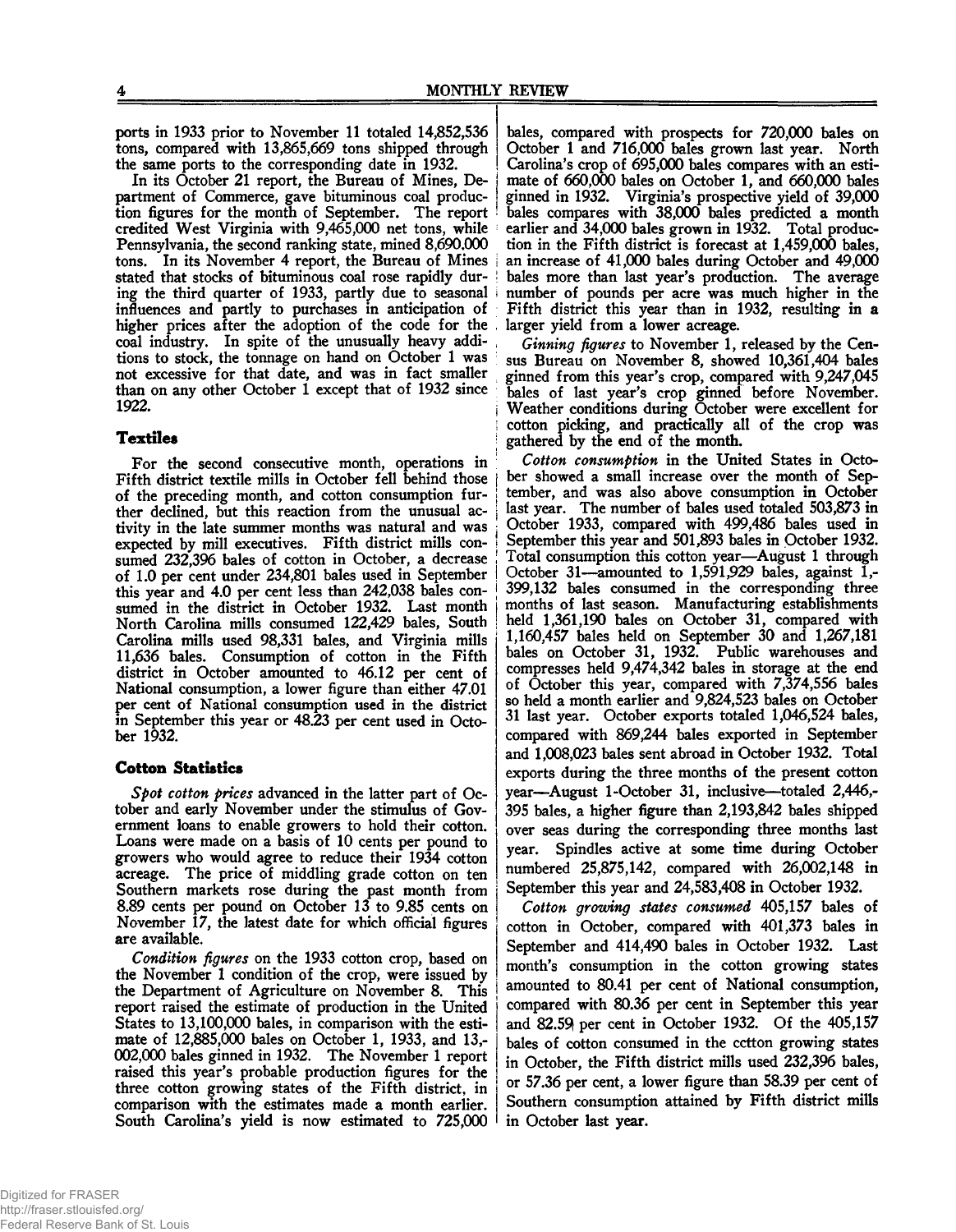## **Tobacco Marketing**

*South Carolina* auction tobacco markets sold 28,196,- 302 pounds of growers' tobacco in October this year, for an average price of \$12.38 per hundred pounds. The markets were not open in October 1932. Total sales this year through October amounted to 78,269,097 pounds, and the average price to November 1 was \$12.61 per hundred. Last year sales for the entire season totaled only 36,251,281 pounds, and the average price was \$11.41 per hundred. The November 1 estimate of tobacco production in South Carolina this year was 78,200,000 pounds, compared with 39,236,000 pounds grown in the State in 1932 and a five-year average of 81,408,000 pounds. Production figures for the State and sales figures in warehouses do not agree, some tobacco being grown in one state and sold in another because of nearness of markets across state lines.

*North Carolina* markets sold 167,943,957 pounds of producers' tobacco in October 1933, at an average price of \$15.05 per hundred pounds. These figures compare with 104,972,582 pounds sold for an average of \$12.59 per hundred in October 1932. Total sales this season to November 1 of 265,663,703 pounds show an increase over 183,258,847 pounds sold in 1932 before November, and final production for 1933 estimated at 525,604,000 pounds is 79 per cent more than the yield of 293,750,000 pounds in 1932. Greenville led the North Carolina markets in October sales with 24,783,916 pounds, but two warehouses at Stoneville led in price with an average of \$21.23 per hundred pounds. Wilson ranked second in October sales with 24,315,188 pounds. North Carolina tobacco this year varies widely in color and grades, and prices vary accordingly.

*Virginia* leaf tobaco markets sold 11,211,592 pounds for growers in October, at an average price of \$14.21 per hundred pounds. Last year the October sales amounted to 7,834,922 pounds at an average of \$8.94 per hundred. October sales consisted entirely of Fluecured types, no Fire-cured or Sun-cured markets being open during the month. Danville led all markets with total sales of 5,445,638 pounds, South Boston ranking second with 2,129,797 pounds. Martinsville paid the highest average price in October, \$16.19 per hundred pounds. The quality of tobacco sold in Virginia in October was considerably better than the quality in October last year, grading 37 per cent good, 40 per cent medium, and only 23 per cent common. Last year October sales averaged only 15 per cent good, 36 per cent medium, and 49 per cent common. This year's tobacco crop in Virginia is estimated at 84,575,000 pounds, compared with the very short crop of 53,084,- 000 pounds harvested in 1932.

## **Agricultural Notes**

*Maryland* farmers were aided by favorable weather conditions during October, according to the agricultural statistician of the Maryland Crop Reporting Service, and except in the Western portion of the state good progress was made in sowing grain and harvesting

late crops. Prospective yields for tobacco and Irish potatoes increased during October, com and sweet potato estimates remained unchanged, and the commercial apple crop declined. Corn production estimated at 16,356,000 bushels compares with 16,440,000 bushels last year and a five-year average (1926-1930) of 14,425,000 bushels. The Maryland tobacco crop of 18.688.000 pounds compares with 22,750,000 pounds in 1932 and a five-year average of 23,230,000 pounds. Irish potatoes are expected to yield 2,760,000 bushels in 1933, against 2,945,000 bushels in 1932 and a 1926- 1930 average of 3,595,000 bushels. Sweet potatoes totaling 840,000 bushels this year compare with 920,- 000 bushels last year and 1,388,000 bushels the fiveyear average. Commercial apple production is now forecast at 226,000 barrels, compared with 252,000 barrels in 1932 and an average of 448,000 barrels in 1926-1930.

*Virginia* harvesting made rapid progress during October and yields of most crops turned out above the tenyear average. The dry and clear weather was excellent for saving late hay crops and for curing burley and sun-cured tobacco, but the seeding of all grain crops in the Southern and Southwestern districts was retarded and many farmers had not completed this work by November. During the latter part of October pastures dried up and afforded very little grazing except in the Northern counties. Corn was severely damaged by the August storm in Eastern and Northern counties, but the yield per acre turned out somewhat higher than the average for the past ten years. Total production of corn this year is estimated at 35,132,- 000 bushels, compared with 26,388,000 bushels harvested last year and a five-year average of 32,873,000 bushels. The supply of feed grains and forage crops throughout the State is greater than usual, and there will be an abundance of feed for livestock during the coming winter. Peanut digging was practically finished in October and picking was well under way on November 1. Weather conditions were unusually favorable for curing peanuts and growers reported a high quality crop. Total production is estimated to be 109,- 250.000 pounds, compared with 140,000,000 pounds harvested last year. The Virginia apple crop suffered heavy loss from insects and diseases and also from the August storm, and total production is 10,- 900.000 bushels, compared with 7,830,000 bushels last year and a five-year average of 12,671,000 bushels. Harvest of the commercial crop had practically been completed by November 1 and growers report a much smaller percentage making No. 1 grade than usual. A large proportion of the crop was sold to by-products plants. The commercial crop is estimated to be 1,800,- 000 barrels, compared with 1,963,000 barrels harvested last year and a five-year average of 2,720,000 barrels. The yield of late Irish potatoes was very poor, the earlier part of the growing season being too hot and wet and the latter part too dry. Total production, including the early crop, is estimated at 8,649,000 bushels, compared with 9,682,000 bushels dug last year and a five-year average of 15,464,000 bushels. The yield of sweet potatoes was not quite as heavy as had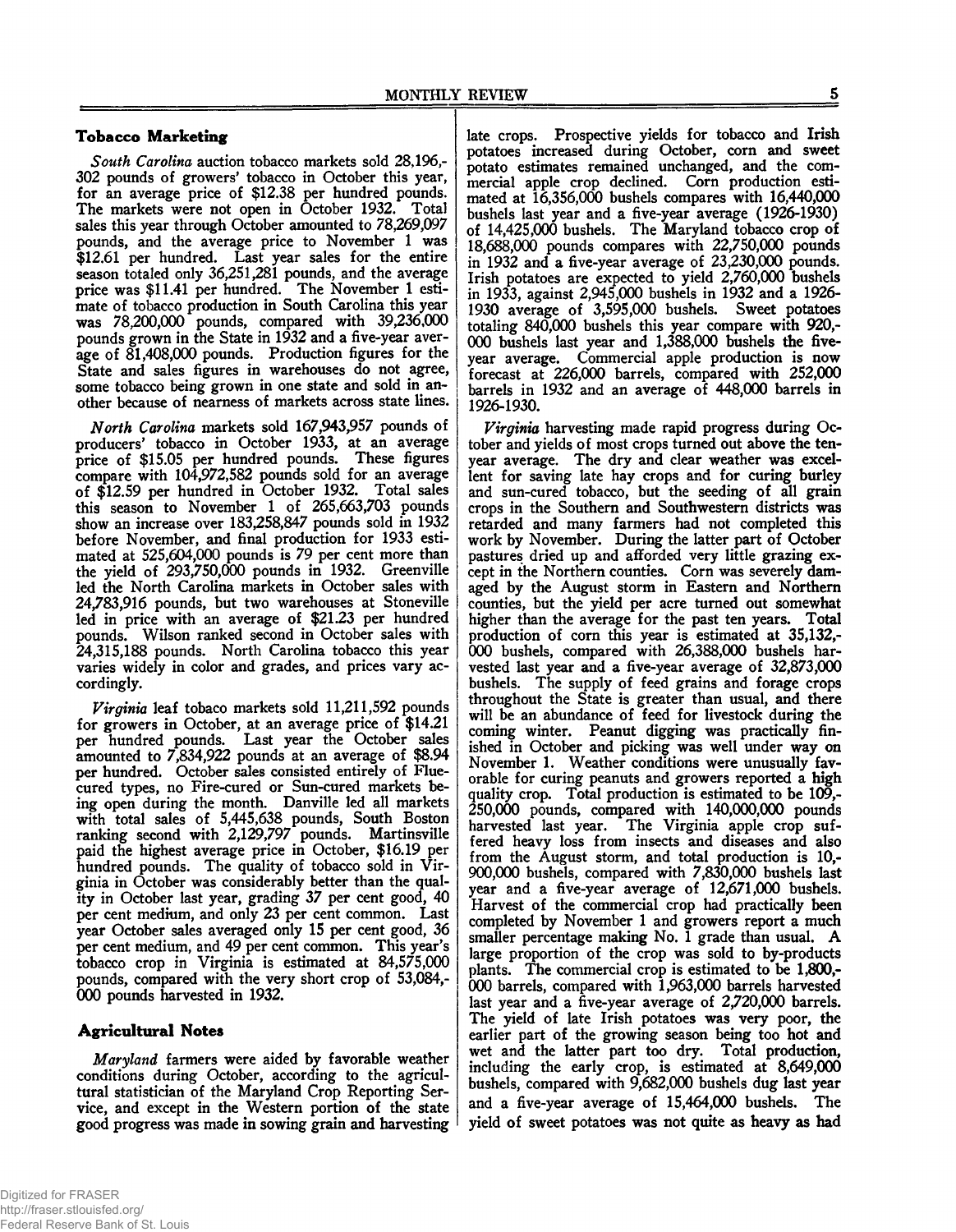been expected, but the commercial districts yielded better than last year. Total production of sweet potatoes is estimated at 4,255,000 bushels, compared with 3,- 610.000 bushels harvested in 1932 and 4,602,000 bushels the five-year average. The production of sorghum syrup is considerably larger this year than usual, being forecast at 252,000 gallons compared with 200,000 gallons last year.

*West Virginia* weather in October was a little too dry for late crops, but was unusually favorable for harvesting. Frosts were later than usual this year. The estimated production of corn this year is 13,082,000 bushels, compared with 11,150,000 bushels in 1932 and a five-year average production of 11,408,000 bushels. Corn husking was well advanced on November 1 and early returns indicate a crop of fair to good quality. The Irish potato crop in West Virginia was one of the poorest in many years. Total production is estimated at 2,640,000 bushels, compared with 3,608,- 000 bushels dug in 1932 and a five-year average of 3.562.000 bushels. The average yield this year was only 60 bushels per acre, against 88 bushels last year. On the other hand, sweet potatoes turned out well this year, and the average yield per acre was 90 bushds compared with 77 bushels per acre in 1932. The tobacco crop for 1933 is estimated at 5,180,000 pounds, more than twice the 1932 crop of 2,312,000 pounds and also well above the five year average of 4,362,000 pounds, but the 1933 crop was harvested from 7,000 acres against only 3,700 acres planted to tobacco in 1932. As the season advances, the damage to the apple crop becomes more apparent. Total production of 4,- 200.000 bushels compares with 4,191,000 bushels last year and a five-year average of 6,831,000 bushels. Commercial orchards suffered the greatest losses this year, many of the apples which were not destroyed being so badly damaged that they could not make the top grades and had to be sold in bulk to by-products plants. Commercial apple production is estimated to be 700,000 barrels for 1933, compared with 833,000 barrels last year and a five-year average of 1,340,000 barrels.

*North Carolina's* agricultural statistician reports that the situation in his State is distinctly improved. He says that tobacco prices are much more favorable than last year, in spite of a much larger crop; that cotton farmers are not so blue as they were a year ago; and that peanut growers are beginning to smile. October weather was favorable for harvesting, and killing frosts did not occur until late. The corn crop of North Carolina is forecast at 42,550,000 bushels this year, compared with 34,830,000 bushels in 1932 and a five-year average of 39,328,000 bushels. The peanut crop of 197.925.000 pounds is smaller than the yield of 254,- 740.000 pounds last year and a five-year average of 206.549.000 pounds, but the price of nuts this year is relatively good. An apple crop this year of 5,254,000 bushels far exceeds last year's yield of 1,825,000 bushels and is also larger than the five-year average crop of 3,571,000 bushels. Irish potatoes yielded 7,- 469.000 bushels this year in North Carolina, compared with 6,596,000 bushels last year and a five-year aver-

age of 6,927,000 bushels. The sweet potato crop of 8.360.000 bushels is also larger than last year's yield of 7,990,000 bushels and the five-year average of 6,- 629.000 bushels. Sorghum syrup made in the State this year totaled 1,752,000 gallons, compared with 1,- 680.000 gallons last year and a five-year average of 1.304.000 gallons.

*South Carolina* com production is forecast at 22,- 330.000 bushels this year, compared with 17,885,000 bushels gathered last year and a five-year average production of 20,751,000 bushels. A peanut crop of 9,- 520.000 pounds compares with 10,240,000 pounds in 1932 and a five-year average of 7,315,000 pounds. South Carolina pecan orchards produced 1,150,000 pounds of nuts this year, compared with 750,000 pounds in 1932 and a five-year average of 856,000 pounds. The apple production of 1933 is forecast at 279.000 bushels, compared with 164,000 bushels in 1932 and a five-year average of 387,000 bushels. The Irish potato crop yielded 1,728,000 bushels this year in South Carolina, compared with 1,462,000 bushels dug in 1932 and a five-year average of 2,894,000 bushels. Sweet potatoes yielded 4,897,000 bushels in 1933, compared with 6,072,000 bushels last year and 4,227,000 bushels the five-year average. Sorghum syrup made this year totaled 416,000 gallons, compared with 540,- 000 gallons made in 1932 and a five-year average production of 363,000 gallons.

#### **Construction**

**Building Permits Issued in October 1933 and 1932**

| <b>CITIES</b>       | Permits Issued |               |               | Total Valuation |
|---------------------|----------------|---------------|---------------|-----------------|
|                     | 1933           | 1932          | 1933          | 1932            |
| Baltimore, Md       | 779            | 1,365         | \$<br>854.286 | \$1,995,960     |
| Cumberland, Md      | 6              | 16            | 19.775        | 10,358          |
| Frederick, Md.      | 13             | 17            | 5,466         | 9,475           |
| Hagerstown, Md      | 12             |               | 2,245         | 1.355           |
| Salisbury, Md.      | 14             |               | 16,625        | 23,750          |
| Danville, Va        | 24             | $\frac{9}{8}$ | 6.704         | 905             |
| Lynchburg, Va       | 21             | 27            | 37,150        | 16,691          |
| Norfolk.<br>Va.     | 96             | 109           | 44,876        | 75,550          |
| Petersburg, Va      | 0              | 6             | A             | 7,950           |
| Portsmouth, Va      | 24             | 28            | 12,690        | 14,095          |
|                     | 85             | 85            | 100,808       | 54,610          |
|                     | 31             | 28            | 15,544        | 27,778          |
| Bluefield, W. Va    | 3              | 6             | 1,620         | 1,035           |
| Charleston, W. Va   | 88             | 37            | 25,464        | 24,060          |
| Clarksburg, W. Va   | 14             | 10            | 2,700         | 6,010           |
| Huntington, W. Va   | 21             | 26            | 11,310        | 17,905          |
| Asheville, N. C     | 20             | 10            | 10,037        | 1.760           |
| Charlotte, N. C     | 25             | 42            | 21,860        | 45,061          |
| Durham, N. C        | 11             | 15            | 39,850        | 36.150          |
| Greensboro, N. C    | 52             | 37            | 74,927        | 14,863          |
|                     | 14             | 9             | 4,785         | 13.210          |
| High Point, N. C    | 9              | 6             | 3,040         | 8,705           |
| Raleigh, N. C       | 4              | 4             | 1,975         | 885             |
| Rocky Mount, N. C   | 8              | 5             | 5,790         | 5.320           |
| Salisbury, N. C     | 58             |               | 32,790        | 14.450          |
| Winston-Salem, N.C. | 38             | 63<br>50      | 8,440         | 17.930          |
| Charleston, S. C    | 36             | 46            | 9,917         | 20,914          |
| Columbia. S. C      |                |               | 13,215        | 7.090           |
| Greenville, S. C    | 35             | 27            | 15.025        | 15.335          |
| Rock Hill, S. C     | 25             | 8             | 7,720         | 2.380           |
| Spartanburg, S. C   | 13             | 19            | 550,415       | 711.675         |
| Washington, D. C    | 522            | 611           |               |                 |
| District Totals     | 2,101          | 2.757         | \$1,957,049   | \$3,203,215     |

*Building permits issued* by inspectors in thirty-one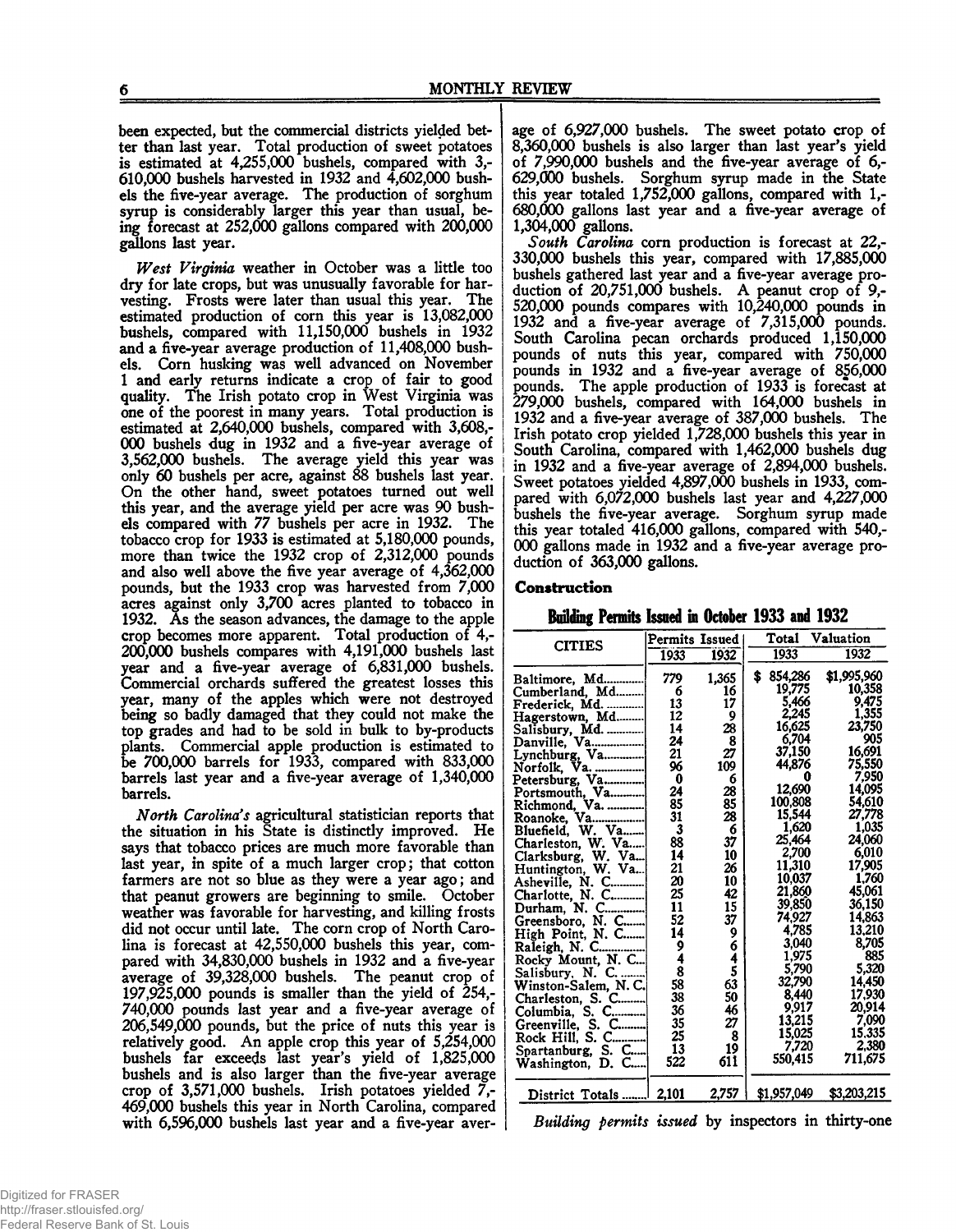Fifth district cities in October 1933 totaled 2,101, with estimated valuation amounting to \$1,957,049, compared with 2,757 permits valued at \$3,203,215 issued in October 1932, decreases of approximately 24 per cent in number and 39 per cent in total valuation in the 1933 month. Fifteen of the thirty-one cities reported higher figures for October this year, including Richmond, but the other four of the five largest cities showed lower 1933 figures.

| <b>Retail Trade, 31 Department Stores</b> |  |  |  |  |  |
|-------------------------------------------|--|--|--|--|--|
|-------------------------------------------|--|--|--|--|--|

*Richmond Baltimore Washington Other Cities District* October 1933 sales, compared with sales in October 1932:<br>+ 8.2 + 2.1 - 6.4 + 5.0 - 5  $-6.4$   $+5.0$ January-October 1933 sales, compared with Jan.-Oct. 1932: — 3.1 — *62* —10.1 — 5.8 — 7.4 Oct. 31, 1933, stocks, compared with stocks on Oct. 31, 1932:<br>
+ 6.8 + 25.3 + 25.3 - 5.2 + 20.2 Oct. 31, 1933, stocks, compared with stock on Sept. 30, 1933:  $+ 6.9 + 5.0 + 3.8 + 7.9 + 4.9$ Number of times stock was turned in October 1933: .335 282 .271 .286 .283 Number of times stock was turned since January 1, 1933: 3.136 2.787 2.781 2.358 2.775 Percentage of Oct. 1, 1933, receivables collected in October: 28.9 *232*\_\_\_\_\_\_\_257\_\_\_\_\_\_\_274\_\_\_\_\_\_\_25.0

*Contracts awarded* in October for construction work in the Fifth district, including both urban and rural projects, totaled only \$10,752,712, compared with \$13,- 464,279 in October 1932 and \$23,342,082 in October 1931, according to figures collected by the F. W. Dodge Corporation. Of the awards in October this year, \$2,- 173,187, or 20.2 per cent, was for residential work, compared with \$3,294,019, or 24.5 per cent, for this type of work in October 1932.

|  | Wholesale Trade, 59 Firms |  |  |  |
|--|---------------------------|--|--|--|
|--|---------------------------|--|--|--|

| 21     | $\overline{7}$                  | 6 13 12                                                                                                            |            |
|--------|---------------------------------|--------------------------------------------------------------------------------------------------------------------|------------|
|        |                                 | Groceries DryGoods Shoes Hardware Drugs                                                                            |            |
|        | $+15.9$ $+23.0$ $+10.5$ $+45.1$ | October 1933 sales, compared with sales in October 1932:                                                           | $+4.2$     |
| $-8.4$ |                                 | October 1933 sales, compared with sales in September 1933:<br>$+7.4$ $-30.9$ $+7.5$ $-3.0$                         |            |
|        |                                 | Jan.-Oct. 1933 sales, compared with Jan.-Oct. 1932 sales:<br>$+5.3$ $+33.5$ $+24.8$ $+27.1$ $-8.2$                 |            |
|        |                                 | Oct. 31, 1933, stocks, compared with Oct. 31, 1932, stocks:<br>$+ 6.4(8*) + 45.0(3*) + 42.4(5*) + 8.5(7*)$         |            |
|        |                                 | Oct. 31, 1933, stocks, compared with Sept. 30, 1933, stocks:<br>$-1(8^*)$ $-17.1(3^*)$ $-2.4(5^*)$ $+2.1(7^*)$     |            |
|        |                                 | Percentage of Oct. 1, 1933, receivables collected in October:<br>$70.7(12^*)$ $37.2(4^*)$ $55.4(6^*)$ $44.2(11^*)$ | $53.1(8*)$ |

♦Number of reporting firms.

(Compiled November 21, 1933)